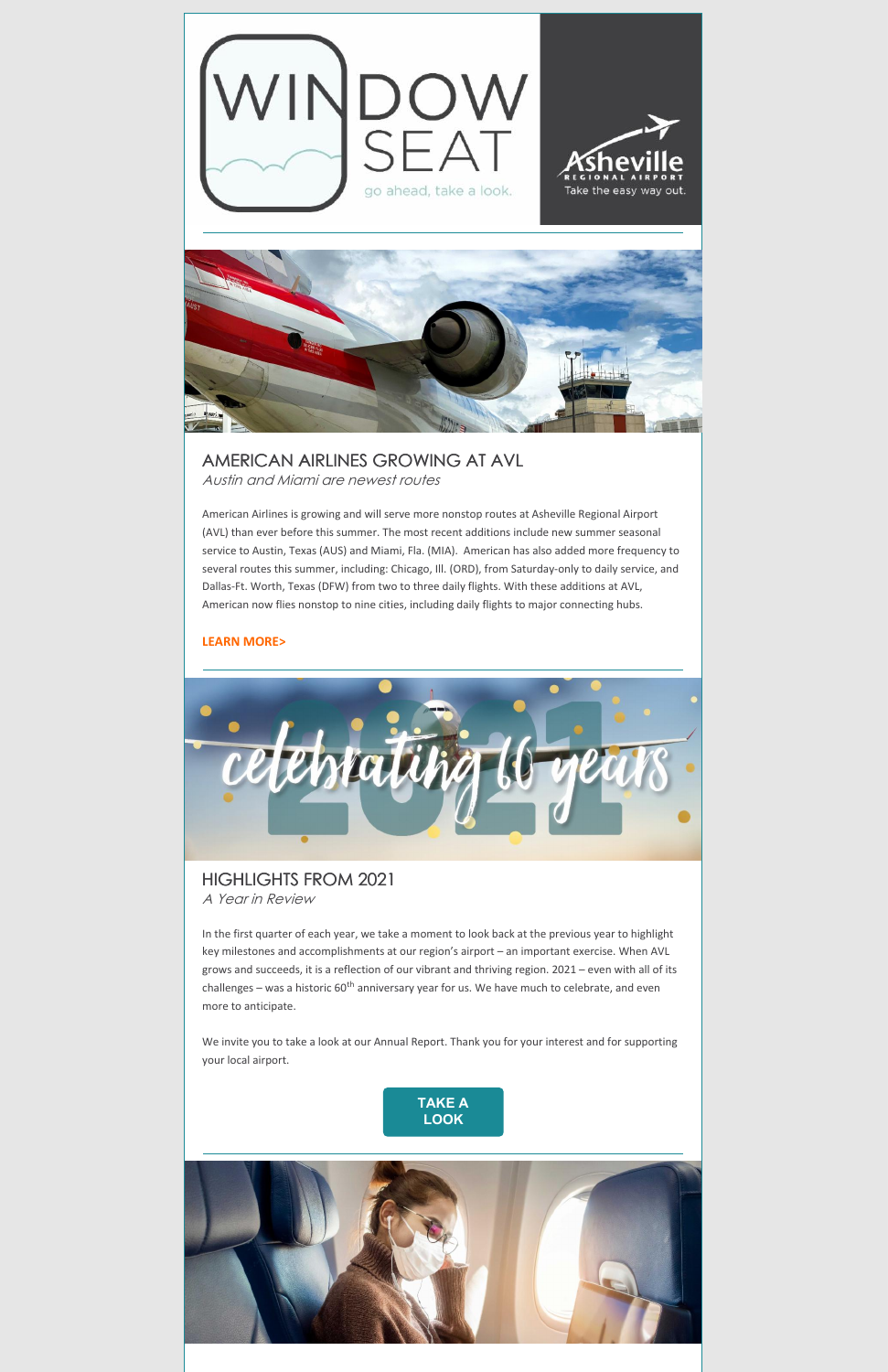### MASK MANDATE EXTENDED FOR AIR TRAVEL

Masks required through April 18

The Transportation Security Administration (TSA) has extended the federal mask mandate for all public transportation and hubs through at least April 18. The mandate applies to airports and commercial airplanes.

This means that air travelers must continue to keep masks handy and wear them inside airports and on airplanes.

The TSA also released a statement saying that "the CDC will work with government agencies to help inform a revised policy framework for when, and under what circumstances, masks should be required in the public transportation corridor. This revised framework will be based on the COVID-19 community levels, risks of new variants, national data, and the latest science."

No additional changes have been issued, but if you plan to travel by air after April 18, be sure to check guidelines ahead of your trip, as the mask mandate may change soon.



PARKING AT THE AIRPORT Learn about the options

The busy travel season is upon us, and AVL has more routes than ever before. This means more and more people are flying from AVL … and more and more people are parking at AVL.

If you've flown lately, you may have noticed how full our parking lots can become. To help our customers, we provide digital signs at our main parking areas that indicate the number of spaces remaining in the lots.

Additionally, our Shuttle Lot (across the street from the airport) is open with shuttles operating continuously to and from the front curb of the airport.

We will be constructing a new Cell Phone waiting lot very soon, and we have overflow parking plans in place for the summer.

Thank you for your patronage and patience as we continue to manage growth and build new infrastructure for the long-term.



#### JOIN OUR TEAM Learn more about available positions at the airport